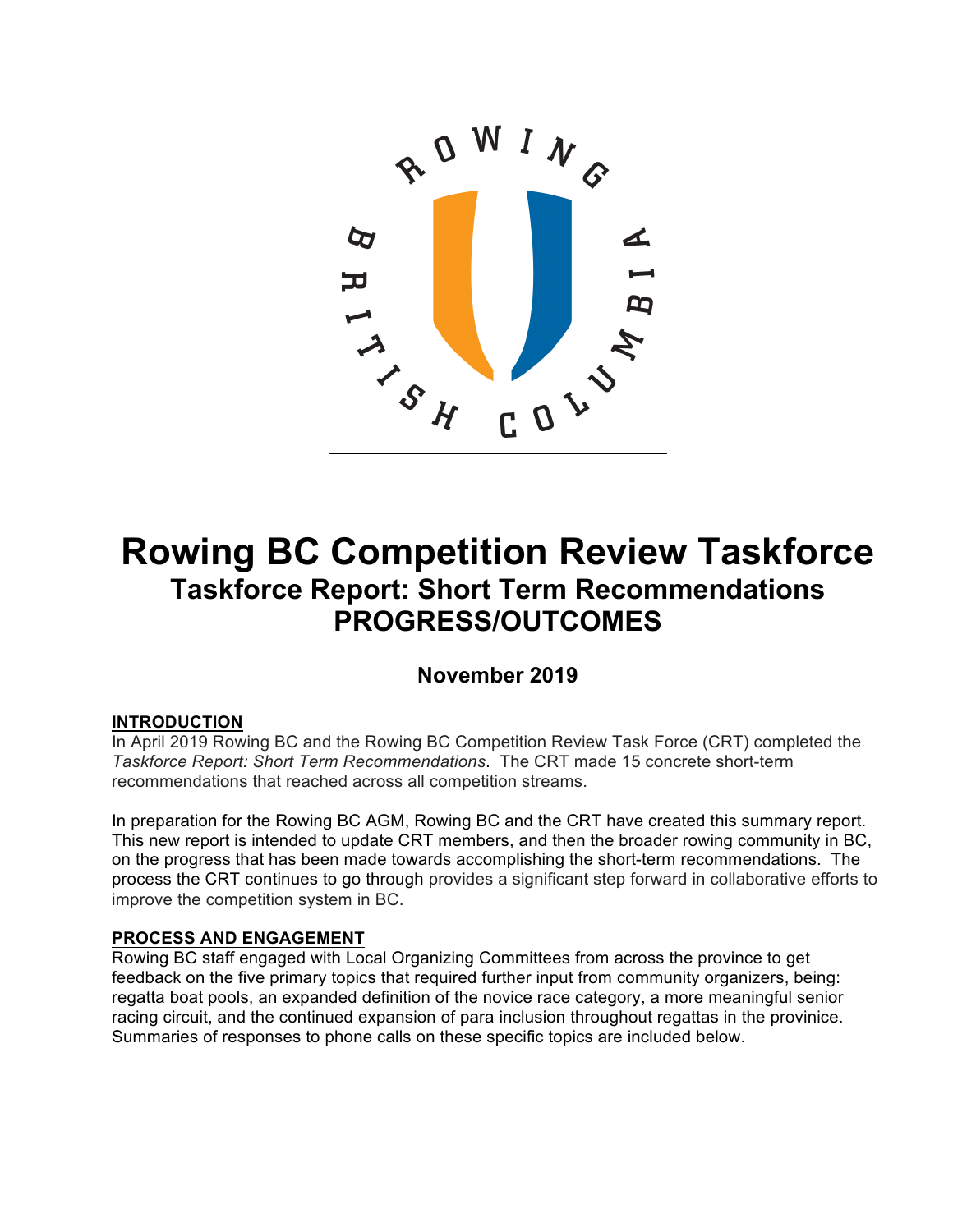

# **1. Develop a framework that supports rowing organizations and local organizing committees (LOC) to develop boat pools as part of their events.**

*Stream(s):* Junior, High School, Senior, Masters

# *Action Step(s):*

- Place boat pool information on the "Regatta Sanctioning" page on the Rowing BC website;
- Engage with LOCs about their thoughts regarding the concept of boats pools at events:
	- o Nearly all respondents saw boat pools as a good idea;
	- o Several stressed that organization of boat pools should remain with coaches (community), rather than be 'formalized' through LOC's (commodity);
	- o Several regattas already informally using boat pools with differing approaches.

# **2. Develop more flexible novice events with fewer category restrictions in consultation with stakeholders with the distinct intention of reducing barriers to participation.**

*Stream(s):* Junior, Senior, Masters

# *Action Step(s):*

- The Rowing BC Regatta Committee will define *possible* alternative definitions of novice;
- Engage with LOCs about their thoughts regarding the concept of novice categories:
	- o Most respondents thought the current definition is appropriate;
	- o All respondents outlined similar intentions for having novice events. A summary of that intent could be captured these ways:
		- To encourage people to have a good race experience;
		- To encourage interest in racing; and
		- To match the athlete pathway.

# **3. Explore strategies to support the inclusion of Interior Juniors in more regatta opportunities.**

# *Stream(s):* Junior

- Rowing BC to send a list of regatta opportunities to each club that directly highlights which events would be a good choice for each stream of athletes to help guide clubs to be accessing the events that are best designed for them. To be initiated for 2020 regatta season; and
- Rowing BC staff to follow up individually with Interior Clubs to ensure the list makes sense and addresses club needs. To be facilitated via group phone call early 2020.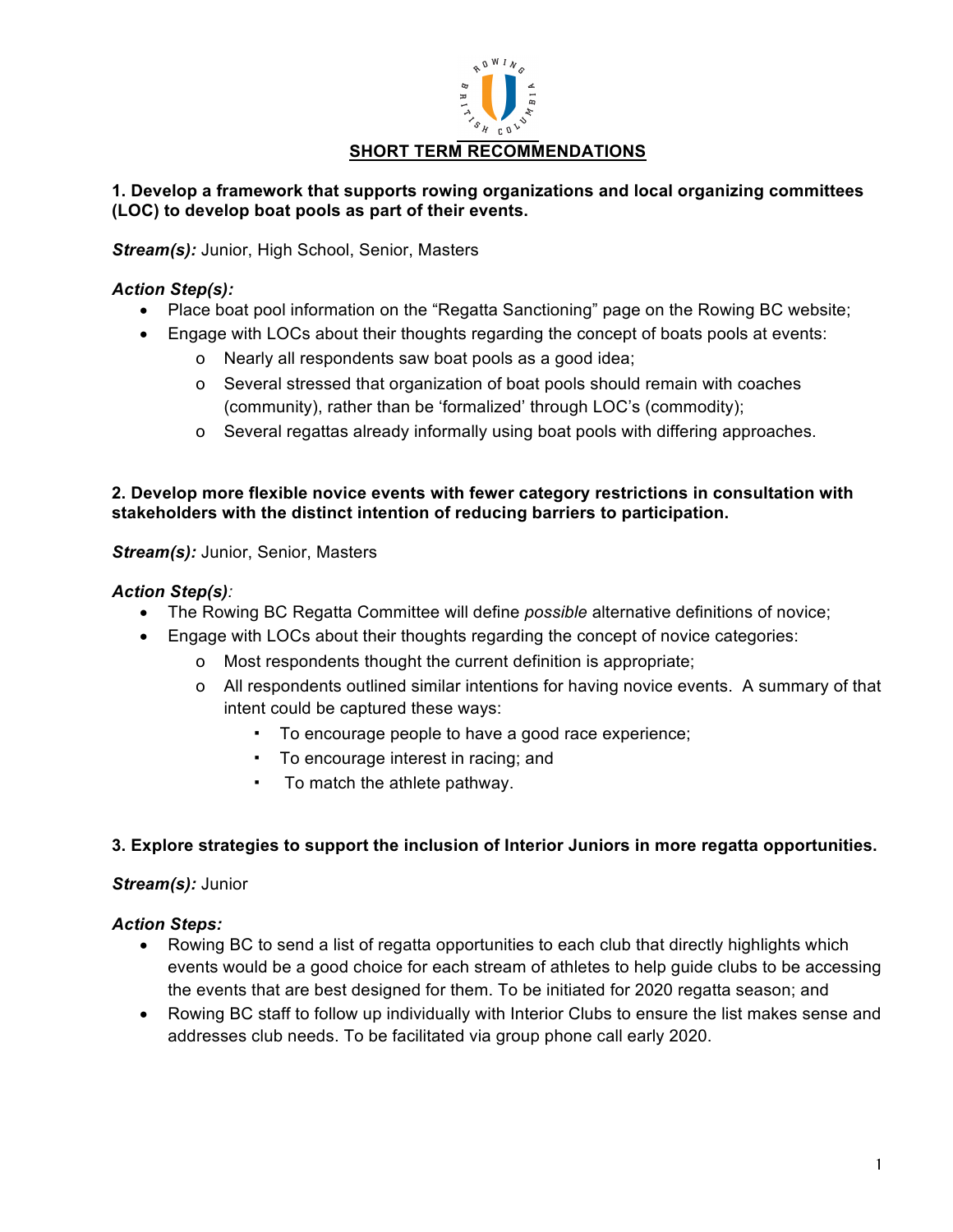

# **4. Explore ways for all regions of the province with high school rowing to work together for the purpose of harmonizing opportunities offered.**

*Stream(s):* High School

# *Action Steps:*

- Rowing BC staff to meet with high school rowing stakeholders to determine desired directions and outcomes; and
- Rowing BC to facilitate face to face meeting with stakeholders to determine next steps. Meeting to be held by early 2020.

# **5. Explore with the Independent Schools the idea of an Independent Schools Championships.**

# *Stream(s):* High School

#### *Action Steps:*

• Rowing BC to facilitate a meeting with these groups to find out what the best fit going forward will be. Meeting to be held by early 2020.

# **6. Develop additional high-performance racing opportunities for Seniors at existing regattas including more flexible race categories.**

# *Stream(s):* Senior

# *Action Steps:*

- The Rowing BC Regatta Committee will define *possible* alternative definitions of senior;
- Engage with clubs and LOCs regarding their thoughts about greater inclusion of Seniors:
	- o Topic is already top of mind for many clubs and LOCs;
	- o A common theme was to have good racing for athletes who don't want to compete against National Team or Elite athletes;
	- o One concept to make this a tangible change would be to identify four regattas in 2020 that have the capacity to offer senior races. These could help create a focus and generate increased interest (possible regattas: Nanaimo, Challenge West, Metro and Midsummer Madness).

**7. Develop additional events throughout the province that incorporate social aspects.**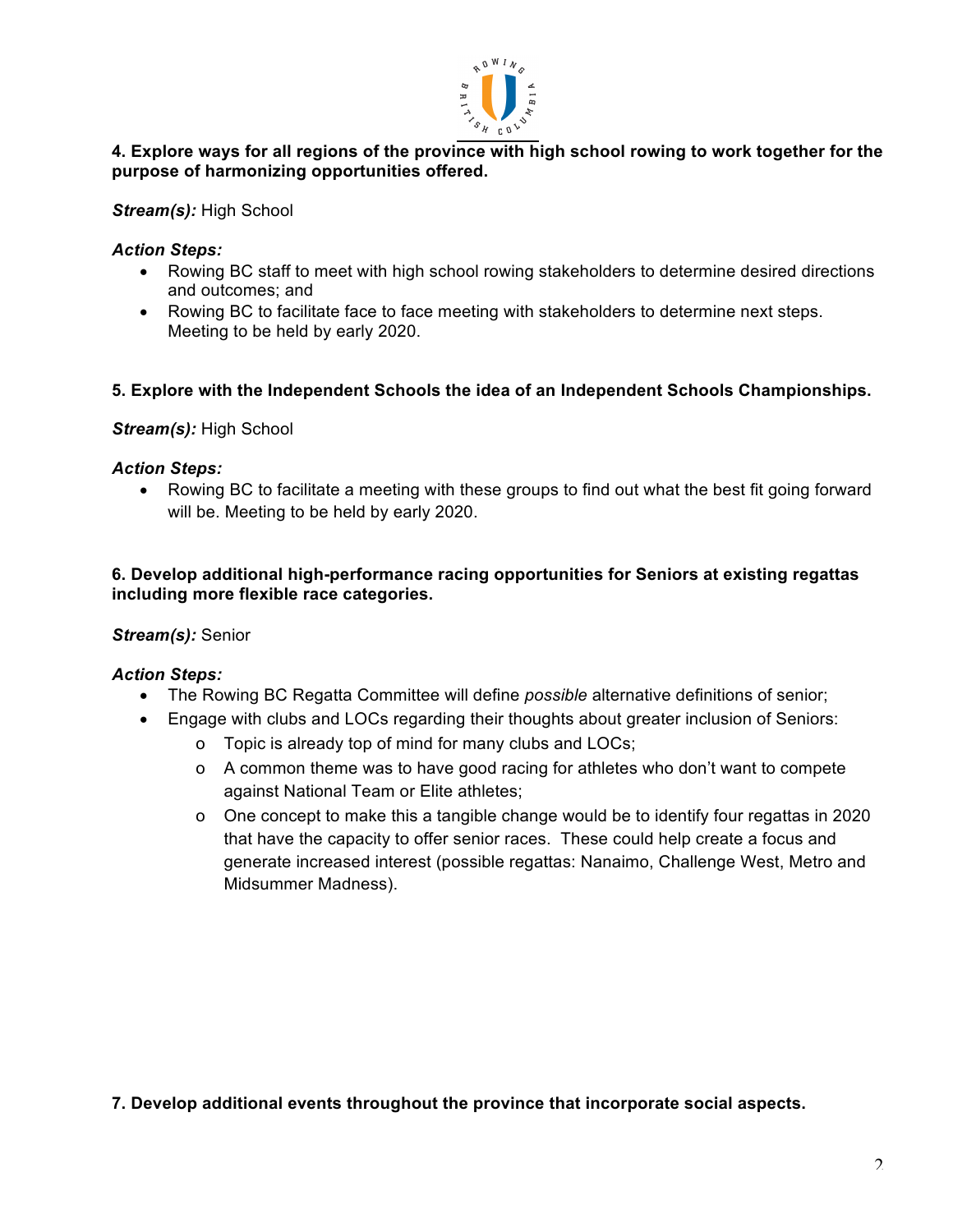

# *Stream(s):* Senior, Masters

# *Action Steps:*

- Rowing BC promoted possible social events and released an RFP to host these events;
- Rowing BC offered to provide the administrative and logistical support, and to help advertise;
- Uptake was initially high, with seven clubs initially engaging with Rowing BC's RFP process;
- Only 1 club followed through this concept needs to be reviewed.

# **8. Develop a "Rowing BC Senior Yearly Training Plan (YTP)" to support more meaningful alignment between training and racing periods.**

# *Stream(s):* Senior

# *Action Steps:*

- Rowing BC provincial coach to create YTP to cater for various pinnacle events;
- YTP to be shared with stakeholders for comment.

# **9. Explore including Open 1x and 2- events in future Rowing BC-hosted performance regattas to provide opportunities for both university and non-university Senior athletes.**

# **Stream(s): Senior, University**

# *Action Steps:*

• Rowing BC to consider this when planning the 2020 Provincial Championships during annual planning meetings happening through to December 2019.

# **10. Explore developing a diverse, well attended small boat university regatta at Burnaby Lake.**

# *Stream(s):* University

- Rowing BC staff to engage with universities regarding dates and formats; and
- Rowing BC staff to facilitate meetings with organizers and stakeholders to move forward.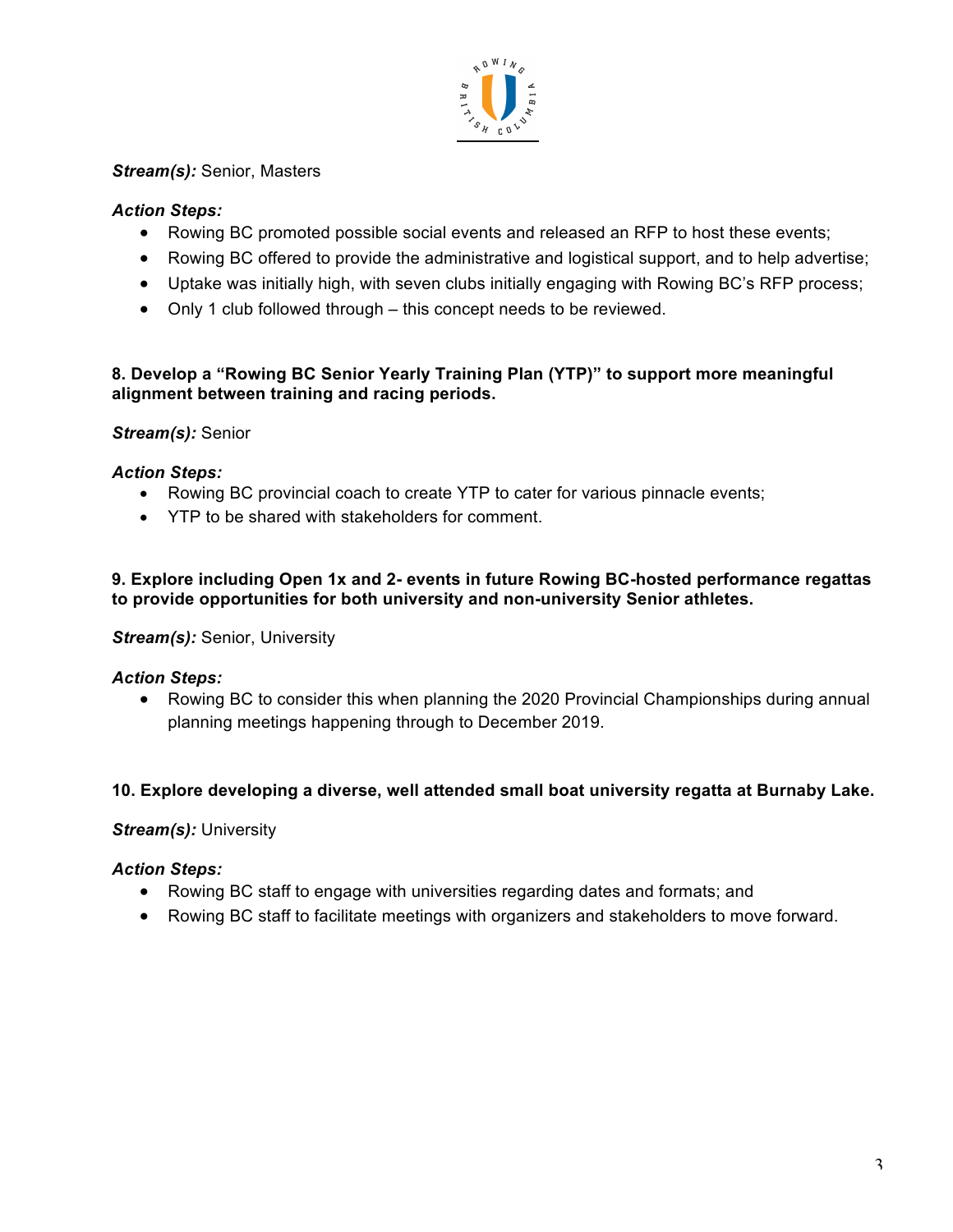

# **11. Explore ways to integrate Junior athletes into the Brown Cup experience in a meaningful way that expands the profile of university rowing.**

**Stream(s): Junior, High School, University** 

# *Action Steps:*

- Rowing BC Executive Director met with the Athletic Directors of UVIC and UBC to discuss a larger vision for Brown Cup to make it more sponsor-worthy and promote rowing better overall. Athletic Directors are supportive of trialing a consistent location for the next three years (Victoria). Willingness to explore how to include high school athletes either as supporters or on the field of play;
- Rowing BC Executive Director met with the Head Coaches at UVIC and UBC to discuss which options would best suit moving towards this goal. Outcomes: Brown Cup to be hosted in Victoria for the next 3 years. Rowing BC to be involved in developing a broader organizing committee (including additional groups such as the Greater Victoria Sport Tourism Commission, a stronger partnership with local hotels, developing a broadcast plan and other assets that can be sponsored);
- Currently working to identify a Chair for the LOC;
- Further meetings held with key UVic/UBC alumni with the aim of forming an overarching strategy/vision for the regatta to benefit each program and rowing in BC; and
- Rowing BC to set up a meeting with the Junior and High School programs that might be involved in the next steps (to be facilitated following formation of the OC).

# **12. Develop a BC Coastal Regatta series in partnership with existing coastal organizations.**

# *Stream(s):* Coastal

- Rowing BC to administratively support VCRC in running a Beach Sprints event;
- Rowing BC to create a Coastal Rowing Taskforce. The Taskforce work with the existing coastal organizations to develop a recognizable framework for coastal regattas and the development of additional coastal hubs (clubs or interested groups) that could get involved in the hosting of events. Taskforce to be formed late 2019.